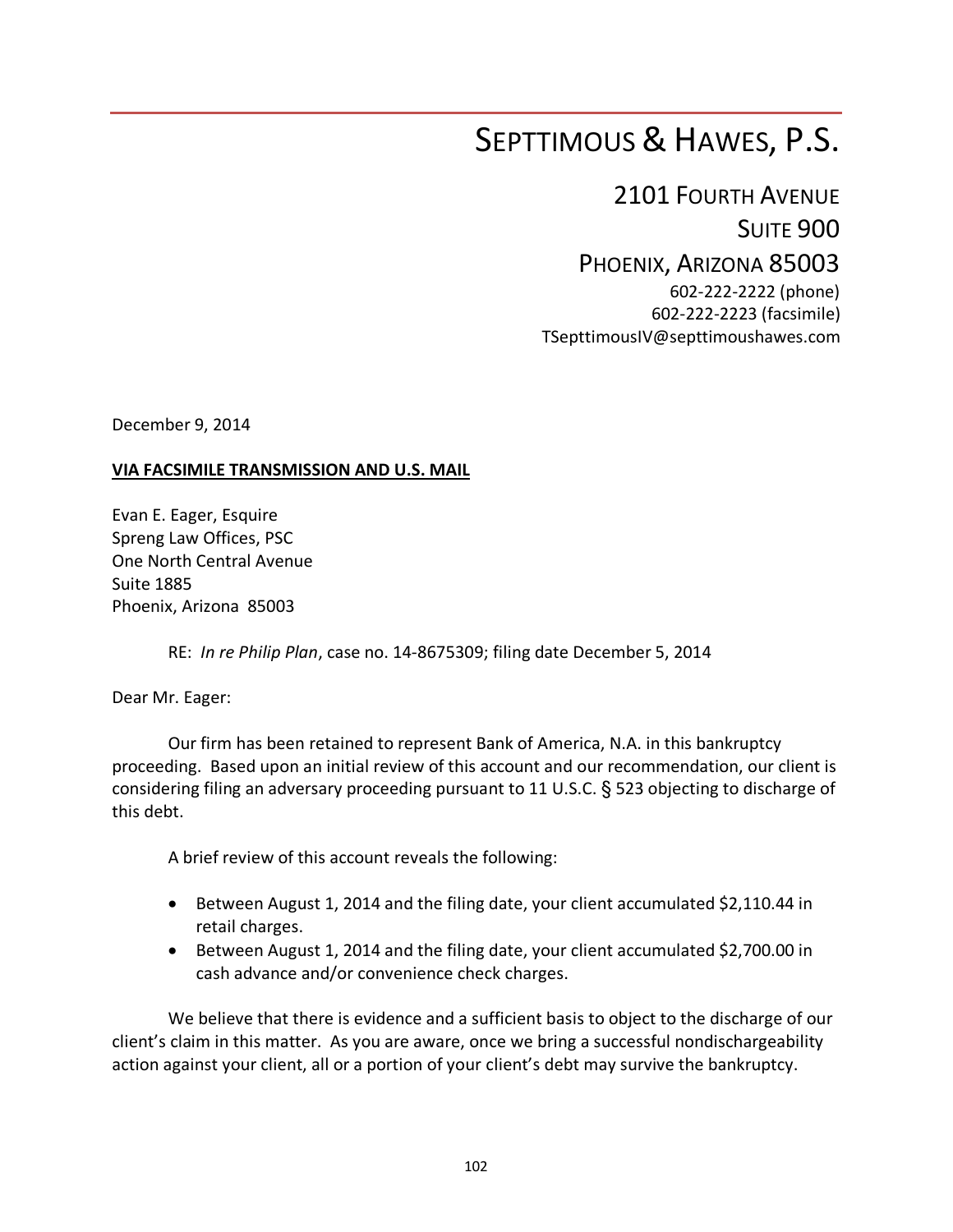Before the parties incur the costs of fully pursuing a section 523 action, our client is willing to provide your client the option of settling the account pursuant to one of the following alternatives:

- Reaffirmation of the sum of \$4,810.44; or
- One-time cash settlement in the sum of \$3,900

Please convey this offer to your client and contact me at your earliest convenience to convey your client's intentions. I trust we will be able to resolve this matter without unnecessary expense and delay. However, we are prepared to and will take all appropriate action.

Finally, we recognize that there are instances in which there may be a satisfactory explanation for evidence that otherwise appears to constitute misuse of a credit card. If you disagree with our conclusion based upon the evidence, please provide us with sufficient evidence or an explanation concerning the transactions to alter our view.

This letter is to be used for settlement purposes only.

Very truly yours,

*Taylor X. Septtimous IV* 

Taylor X. Septtimous IV

TXS/rm

Enclosure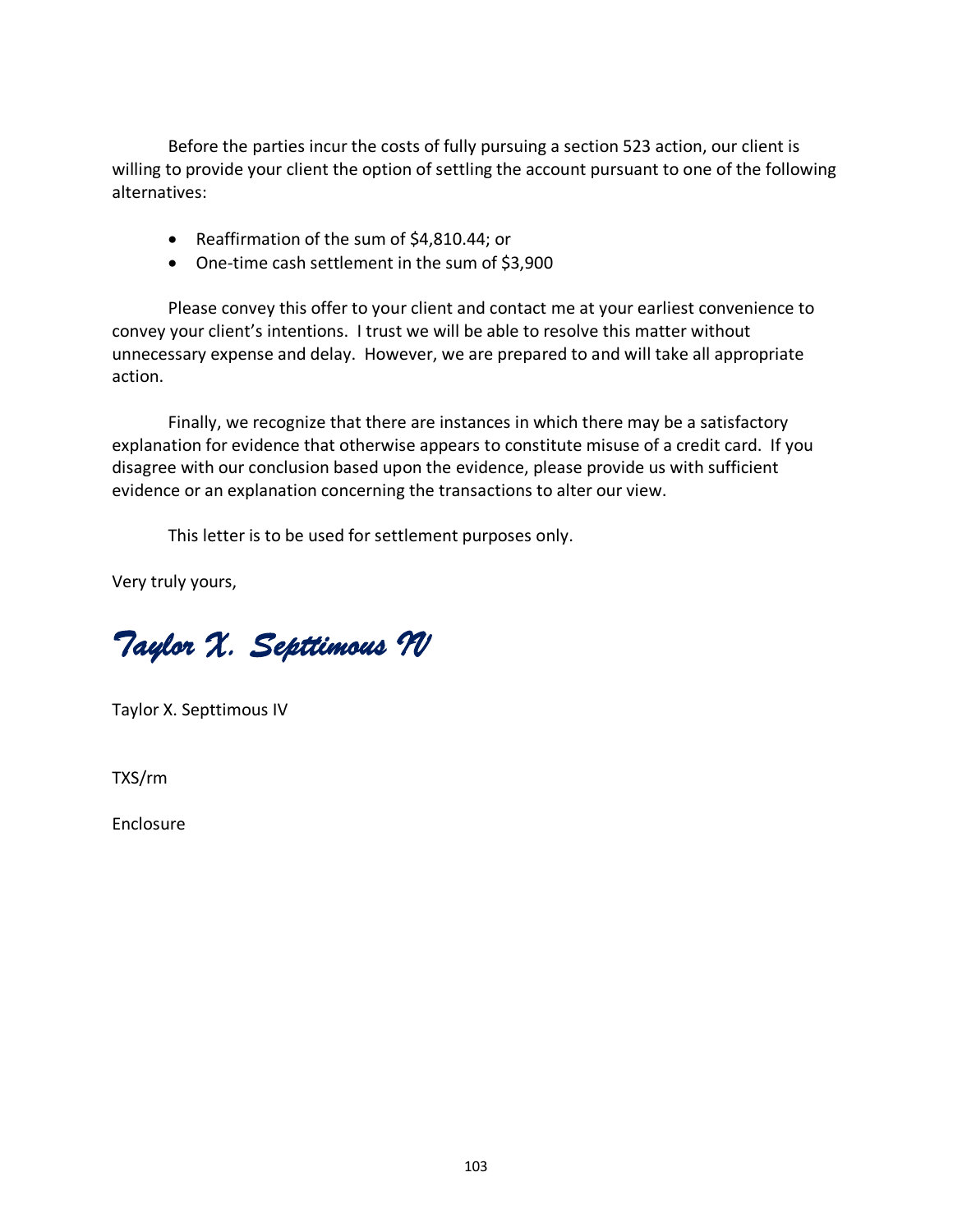#### Credit Card Statement – Bank of America

Statement Date: December 5, 2014

| Philip Plan          | Account No.: 2222-4444-6666-8888 |
|----------------------|----------------------------------|
| 123 Debt Trouble Way | SSN#: 123-45-6789                |
| Phoenix, AZ 85003    | Credit Line: \$10,000            |
|                      | Current Balance: \$8,216.98      |

| <b>POSTING</b> | <b>REFERENCE NUMBER</b> | <b>TRANS</b> | <b>DESCRIPTION</b>         | <b>CR</b> | <b>AMOUNT</b> |
|----------------|-------------------------|--------------|----------------------------|-----------|---------------|
| <b>DATE</b>    |                         | <b>DATE</b>  |                            |           |               |
| 11/19/14       | 0004807                 | 11/19/14     | Late fee for payment       | D         | \$29.00       |
| 10/21/14       | 0004717                 | 10/21/14     | Late fee for payment       | D         | \$29.00       |
| 10/19/14       | 24307923239900000142668 | 10/20/14     | <b>Princess Resort</b>     | D         | \$1,824.30    |
| 10/18/14       | 74717053260110212164701 | 9/18/14      | <b>Bank Trans Fee</b>      | D         | \$10.00       |
| 10/18/14       | 74717053255132555892299 | 10/18/14     | Bank of Am 0871            | D         | \$2,000.00    |
| 10/3/14        | 74717053251122519494245 | 10/2/14      | Safeway                    | D         | \$158.83      |
| 9/18/14        | 22752113695             | 9/18/14      | PAYMENT - THANK YOU        | C         | ( \$50.00)    |
| 9/15/14        | 65329043255000147262017 | 9/14/14      | <b>Bank Trans Fee</b>      | D         | \$10.00       |
| 9/15/14        | 65329043255000147262017 | 9/14/14      | Bank of Am 0871            | D         | \$700.00      |
| 8/20/14        | 19852212066             | 8/19/14      | <b>PAYMENT - THANK YOU</b> | C         | ( \$100.00)   |
| 8/6/14         | 74717053251122519494245 | 8/5/14       | Safeway                    | D         | \$127.31      |
| 7/19/14        | 15752232379             | 7/18/14      | <b>PAYMENT - THANK YOU</b> | C         | ( \$50.00)    |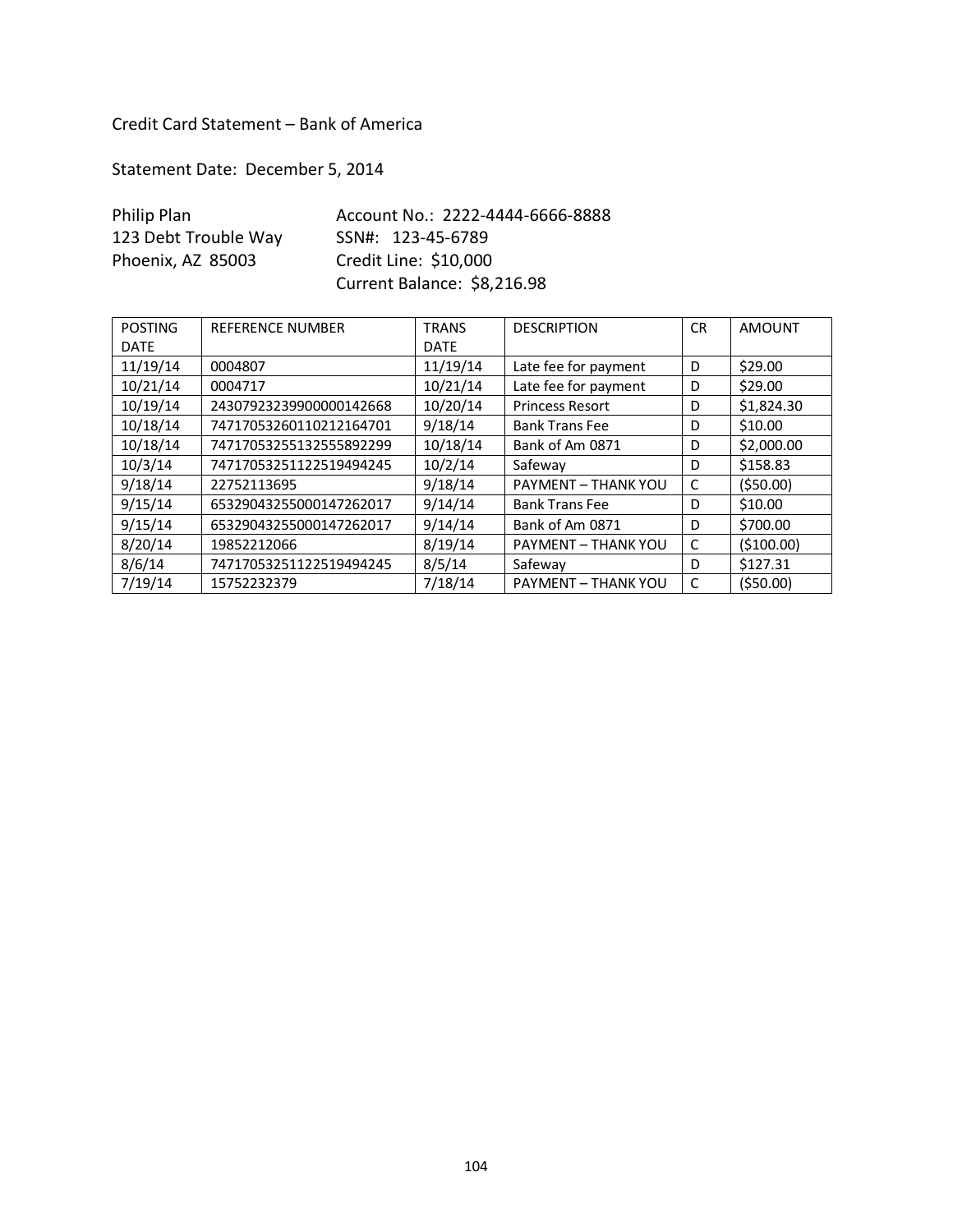**SPRING 2015** BANKRUPTCY SYLLABUS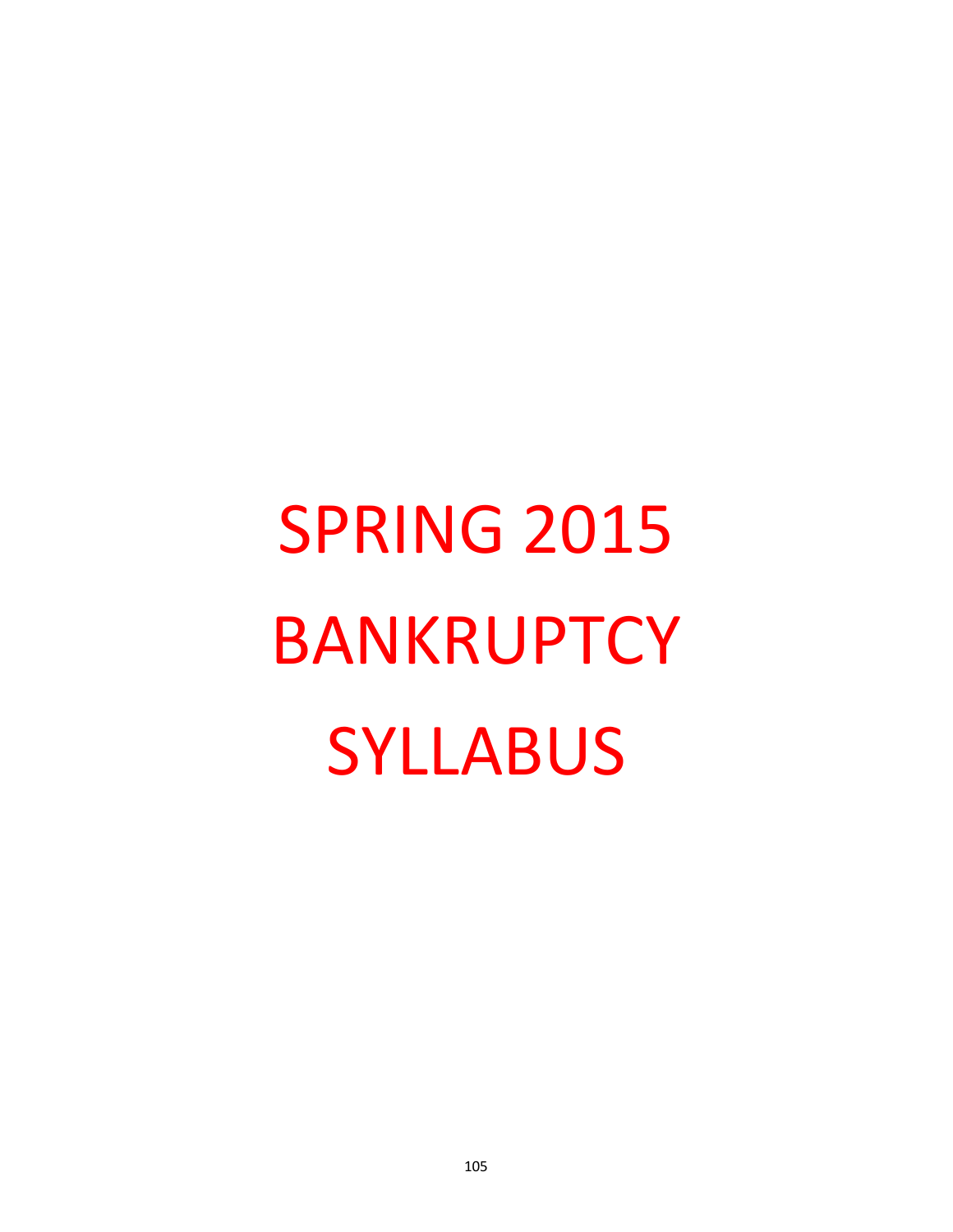## **ARIZONA SUMMIT LAW SCHOOL BANKRUPTCY**

SPRING 2015 PL764 – 3 credits

#### **JENNIFER E. SPRENG Associate Professor of Law**

Mondays/Wednesdays 7:50 p.m. – 9:20 p.m. Room: TBA

Jspreng@phoenixlaw.org and jespreng@aol.com Office phone: 602-682-6826 Office hours: 1:00 p.m. – 7:00 p.m. Wednesdays and by appointment Please try to set an appointment if possible

Once you enter "Bankruptcy World" your life will never be the same. The courts are different. The rules are different. Everything you thought made sense suddenly flies out the window: you are better off not paying your debts; you are a better credit risk; and your property is better protected. Many legal practitioners in domestic relations, estate planning, and corporate law must understand bankruptcy law, however, and when they do not, the consequences to their clients can be severe. Welcome to "Bankruptcy World" and one of the wildest rides you will ever take!

#### WHAT YOU WILL DO IN THIS CLASS

- 1. You will learn the fundamental principles of Bankruptcy law and their application to prepare you for practice and citizenship.
- 2. You will explore white hot legal and policy disputes in consumer bankruptcy.
- 3. You will get to see "how the sausage is made," such as preparation of bankruptcy petitions, claims, exemption planning, and drafting motions and debtor-creditor contracts.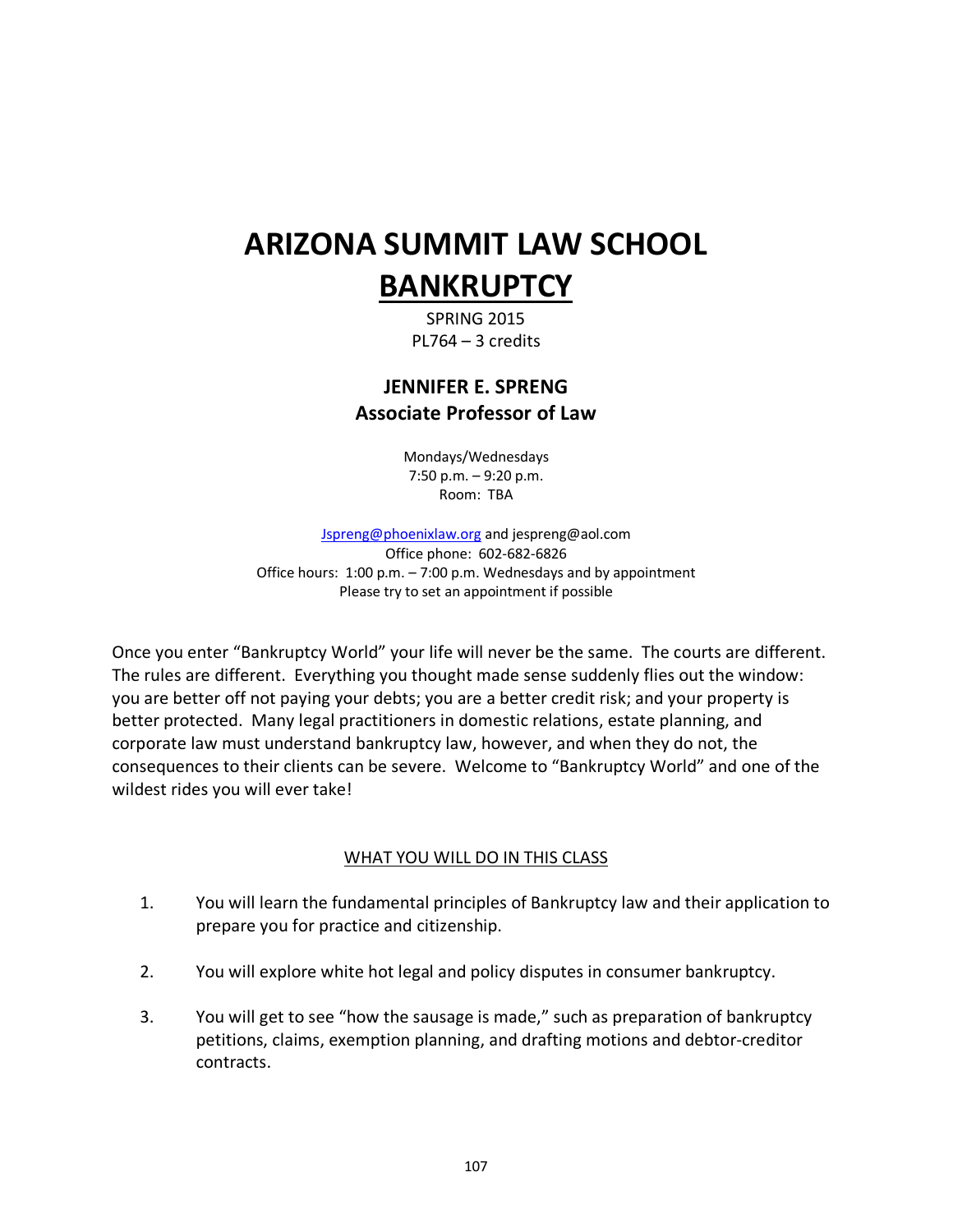4. You will learn about the "culture" of bankruptcy practice: the institutions and conduct that can get your clients either into financial trouble or make debts difficult to collect and how attorneys act in that culture.

#### **ANTICIPATE CHANGES TO THIS SYLLABUS PRIOR TO THE FIRST CLASS.** CLASS INFORMATION AND POLICIES

- 1. Books and materials. We will use the following books and materials in this class:
	- *Douglas J. Whaley, Problems and Materials on Debtor and Creditor Law* (Wolters Kluwer Law & Business 5th ed. 2013) (ISBN: 978-1-4548-2248-6)
	- Bankruptcy Code, Rules, and Official Forms, 2014 Edition (West Academic Publishing 2014) (ISBN: 987-1-62810-101-0)

#### **This is a partly laptop-free class; you must purchase paper copies of both books.**

I would require that you purchase paper anyway, and as you will see, I recommend that you copy and paste the Arizona exemptions into a Word document and print it out. We will skip from Code section to Code section very quickly – too quickly for you to keep up on Westlaw.

- BestCase Bankruptcy software. Please download from http://www.bestcase.com/index.htm. Make sure to get the practitioner's, not the educational edition. Go ahead and set it up if you can prior to the first day of class. Just answer the questions and make up your own law firm and accept the common creditors list. You can change it all later!
- Supplementary materials to be distributed throughout the term.
- 2. Course prerequisites. First year courses.

3. Catalog course description. "An overview of Chapters 7, 11, and 13 of the U.S Bankruptcy Code with emphasis on consumer bankruptcy including the rights of creditors and debtors, exemptions, stays, secured interests and discharge."

4. The "inside skinny." O . . . Kay. And that meant, *what*?

In English, we will study the problems facing both consumers whose debt situations compel or encourage them to file for bankruptcy protection and the creditors to whom they owe money. We will start by identifying some of the ethical and professional challenges facing attorneys practicing in this area in light of recent Bankruptcy Code changes. Then we will practice determining whether a person is eligible to file for Chapter 7 or 13 bankruptcy, a skill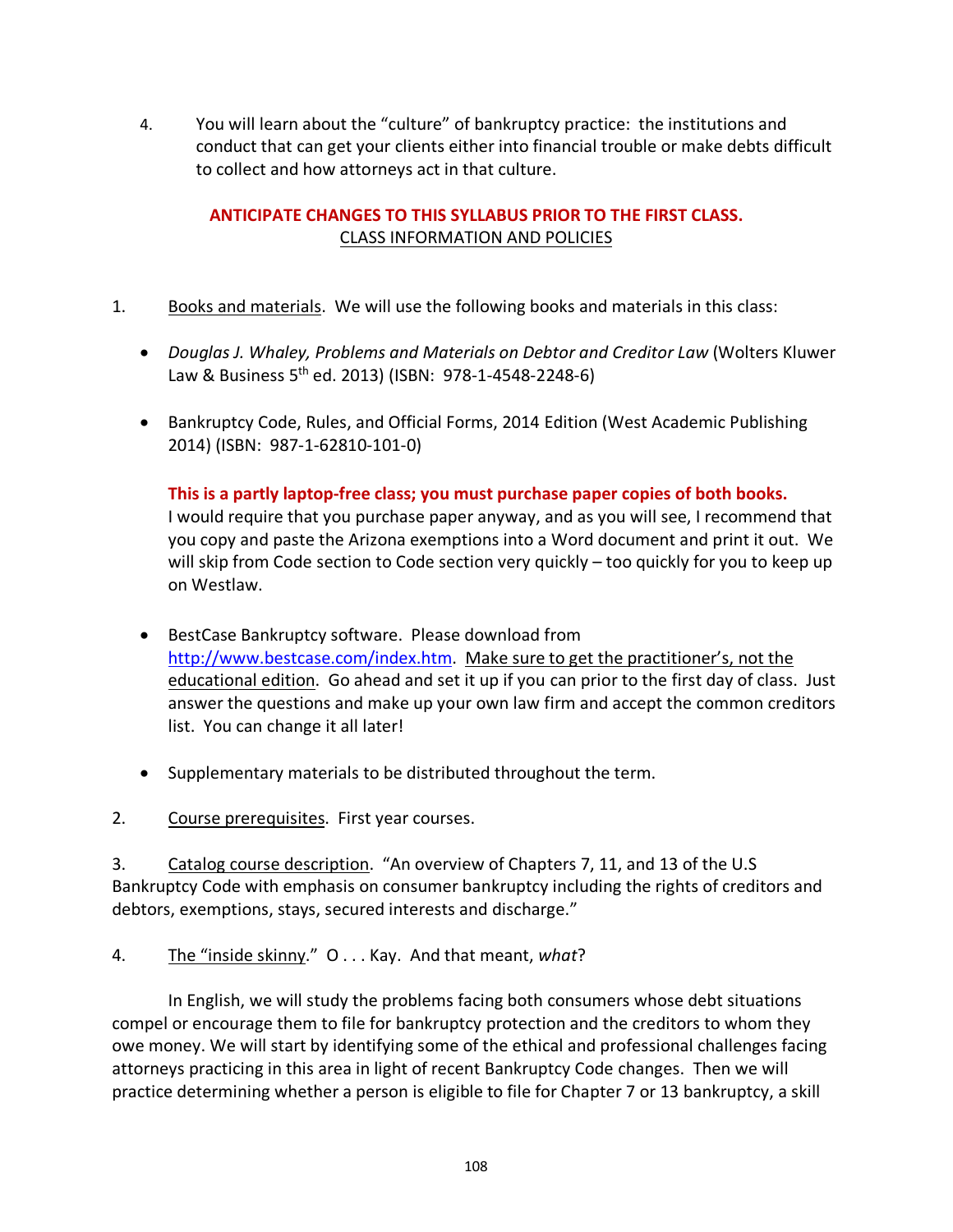more complicated than you might think. Next, we will define a concept known as "the estate": all of the property interests a debtor holds on the date of the bankruptcy filing. There are more "property interests" than you knew existed and a surprising number of what you may have thought were "property interests" that are not considered part of the estate. The importance of the estate? In Chapter 7 bankruptcy, for example, it is the set of property interests that a person called "the trustee" will ultimately sell creating proceeds to pay creditors. We will also consider the power of "the automatic stay" which eliminates creditor collection activity as of the date of the bankruptcy filing.

So we are in bankruptcy court. We will consider the many debtors' many strategies for retaining property after they receive the discharge of their debts: lien avoidance, lien stripping, reaffirmation and redemption. We will not weep long for those who try to keep too much via "preferential" and "fraudulent transfers." We will then consider the benefits and disadvantages of a Chapter 7 debtor's global discharge as well as the debtor's eligibility to receive one.

The name of the game in Chapter 13 bankruptcy is the "plan." The debtor proposes her "plan" to the Court to pay some or all of her debts in return either for eligibility for any bankruptcy relief at all or to receive the additional protections Chapter 13 bankruptcy offers. We will spend a looooong time with Chapter 13 plans.

During this class, you will work problems, draft documents and prepare petitions and plans. We will use the same computer software that most bankruptcy practitioners use.

More than anything, you will learn a vital skill for your legal "toolkit": statutory construction. What you will see from the casebook is that there are not that many cases. What you will see from the codebook is that there is a very long and detailed code. You will learn to manipulate that code, decipher its terms, and follow it from section to section with ease. In other words, you will conquer it, so that in the future, you will conquer many others.

5. Attendance. All school policies related to attendance will be followed meticulously. Those school policies are as follows:

Each student is obligated to attend and participate in every class. Arizona Summit Law School requires that every student attend at least 85% of all class meetings for each class in which the student is enrolled. Any student whose absences exceed 15% of the total number of class meetings will be dismissed from the course with an "F" grade. Within the bounds of this policy, each professor is free to maintain class-specific attendance policies and may include an attendance component in student evaluation. The professor will inform the Registrar when a student has violated the attendance policy. The Registrar will inform the student, the professor, and the Associate Dean for Academic Affairs in writing that the student has been dismissed from the course, and the professor will no longer allow the student to attend classes. For the purposes of this policy, neither Arizona Summit Law School nor the ABA distinguishes between excused or unexcused absences. However, if extraordinary circumstances have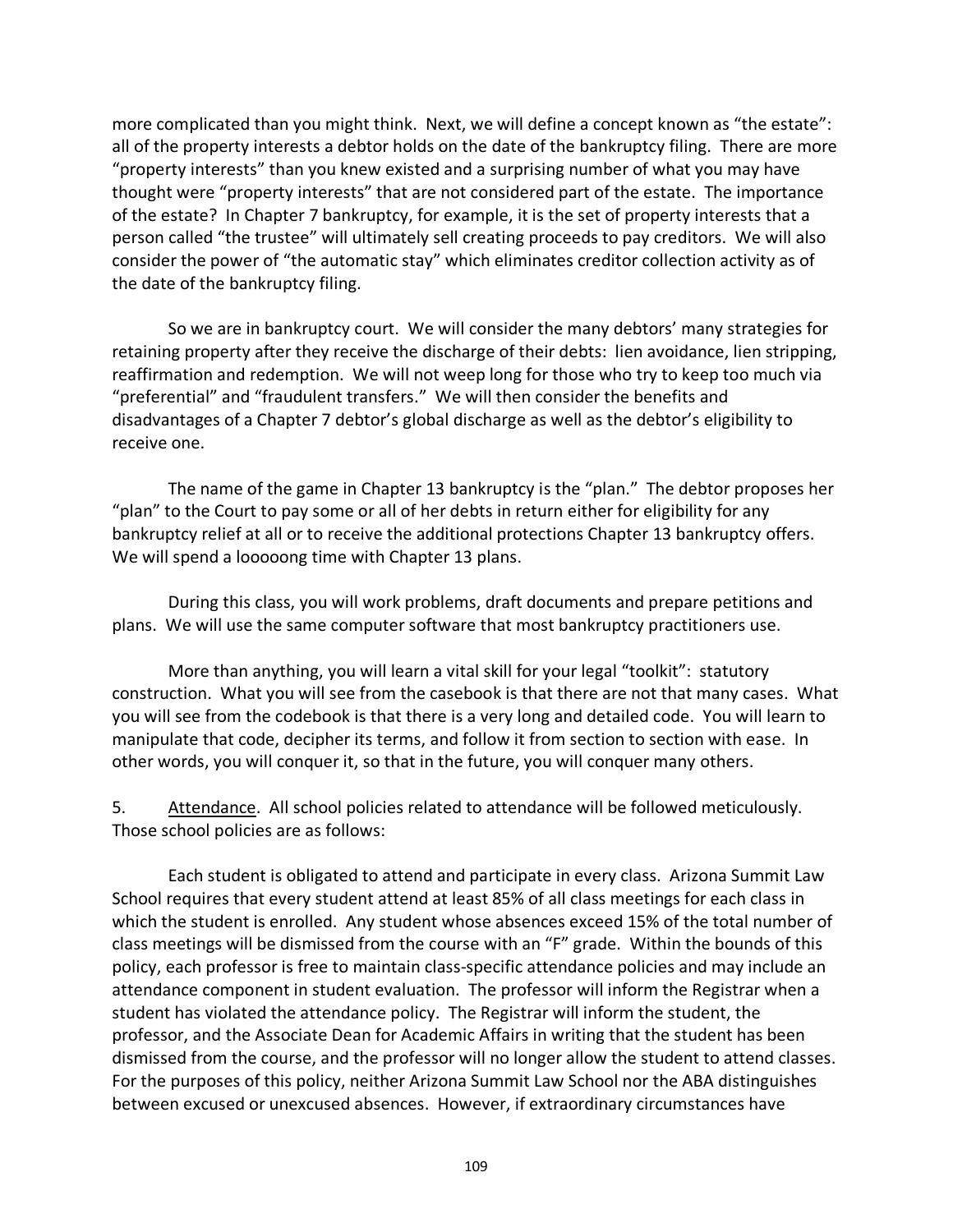caused a student's absences to exceed the limit, the student may appeal the dismissal in writing to the Associate Dean and continue to attend classes pending the Associate Dean's decision, which shall conclude the matter.

If a student has not attended any classes for 30 calendar days, and has not been officially approved for a Leave of Absence or Withdrawal, he or she will be deemed to have withdrawn from Arizona Summit Law School.

#### **Courses meeting twice per week have a maximum allowable absence of 4 classes and courses that meet once per week have a maximum allowable absence of 2 classes.**

6. Grading. The final course grade will be determined as follows:

| 5+ percent <sup>3</sup> | $=$      | Participation and simulation activities           |
|-------------------------|----------|---------------------------------------------------|
| 5 percent               | $\equiv$ | Report from Meetings of Creditors                 |
| 20 percent              | $\equiv$ | Quizzes                                           |
| 20 percent              | $=$      | Chapter Seven petition and schedules              |
| 50 percent              | $\equiv$ | Final project (see next page for further details) |

I grade examinations and other assignments based on the correctness of the legal principles applied, the quality of your analysis and the elegance of your solutions to the problems presented.

The logistics of your assignments are as follows:

 $\overline{\phantom{a}}$ 

a. Final Project. The Final Project will be due one week after classes end. It will probably involve preparation of a Chapter 13 plan and responding to other related questions, depending on our precise coverage in the course. Though it is not an in-class examination, your likelihood of success will increase if you have ordered and outlined your notes

 b. Chapter Seven Petition **(DUE ONE WEEK AFTER WE FINISH UNIT EIGHTEEN)**. The structure of our course is rooted in a set of Major Problems arising from representation of a client in the Chapter Seven case. You will receive an "Initial Client Questionnaire" that is very similar one a debtor's attorney would use in practice. Throughout the term you should prepare a Chapter Seven petition based on information and analysis you do related to the Major Problems. If you keep up with the petition throughout the term, at the end of the Chapter Seven portion of the course, you will have all of the information you need to finalize the petition, schedules and other attachments.

 c. Report from Meetings of Creditors **(DUE MARCH 2 BEFORE CLASS ON TWEN AND PAPER)**. During the course of the term, you must attend one hour of meetings of creditors

<sup>&</sup>lt;sup>33</sup> If appropriate, I will allocate additional points to this category so that the total points for the class might turn out to be 102 or 104. Forewarned is forearmed!!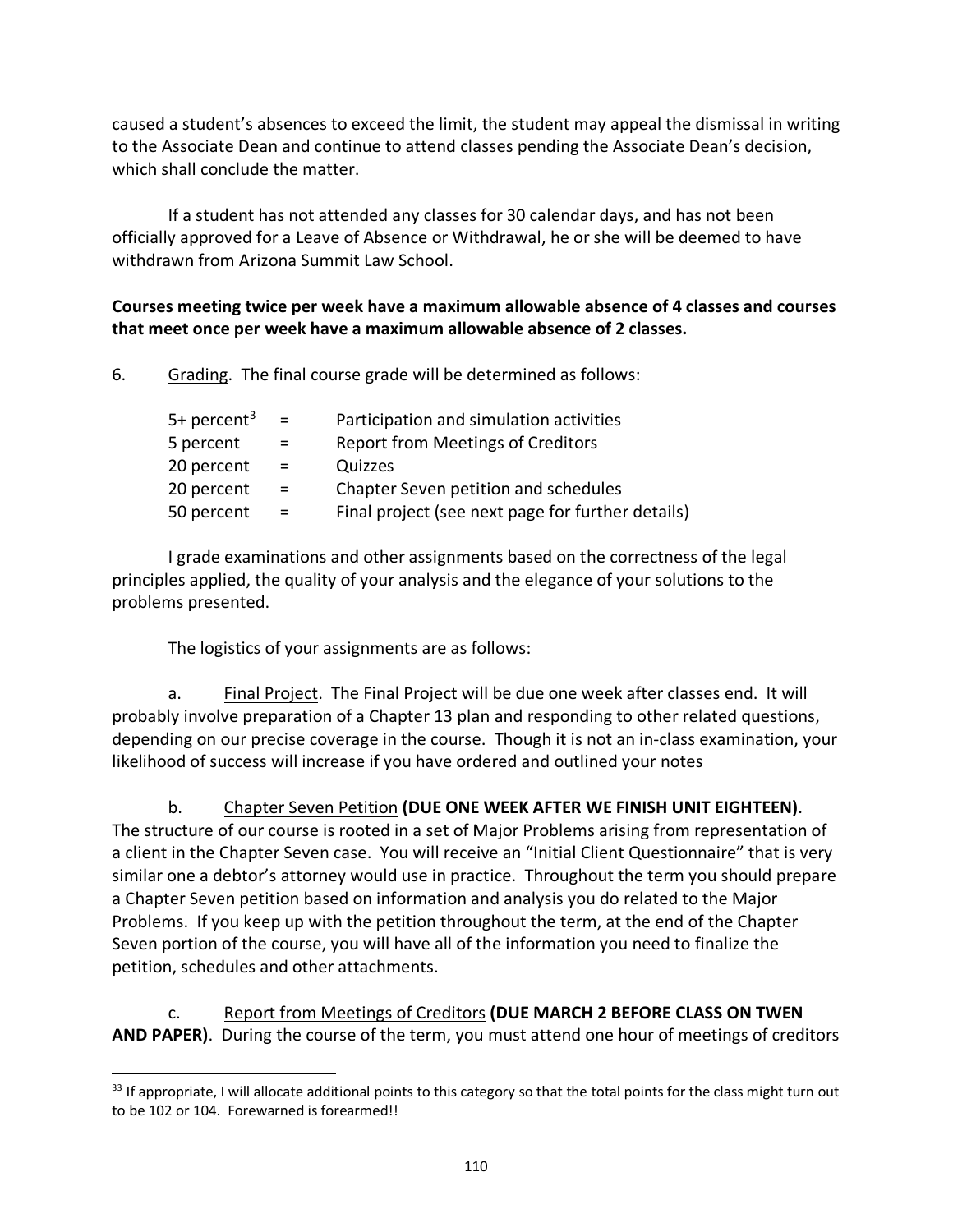("341 meetings"), which are held in the Bankruptcy Court building downtown. Use the court's website to find out the schedule.

 Prepare a report no longer than 500 words some or all the following to the extent relevant to what you saw.

- o Type of matter and substance of hearing (e.g., motion for relief from the stay)
- o Who attended the hearing and what roles those persons played
- o How did the judge rule and conduct both the hearing and his/her court
- o Which side persuaded you based on your knowledge of the law and the credibility of any arguments/evidence
- o Any other matters of interest to you

 It is not necessary to write about all meetings you saw and you may make general observations or discuss a specific hearing. You will receive most if not all of the available points if you attend and make meaningful observations in good faith.

#### *If work commitments make this assignment impossible to complete, let me know, and we will identify an appropriate substitute*.

d. Simulation activities. There may be opportunities to participate in simulations of a problem common to bankruptcy practice for additional participation points. I will explain the circumstances more completely at the beginning of the term.

e. **Quizzes.** Quizzes will occur at unannounced times during the term. They will test basic principles from the materials such as the primary code sections, cases and problems found in the casebook that you have prepared for the class. Most will be multiple choice questions, but not necessarily all. I would pay attention to the questions indicated with each unit and the casebook problems if I was trying to maximize the points I earned on quizzes.

f. Participation. You will receive most if not all of the participation points allocated strictly for in-class participation if you are faithfully prepared, regularly add to the discussion, listen actively, contribute usefully when I call on you, either as a volunteer or as a "cold call," and otherwise show a good attitude and respect for both your colleagues and I. Students who regularly participate orally and voluntarily may receive more points than others. I will award and subtract essay/participation points based on my sole discretion.

7. TWEN. Our course management system will be a traditional TWEN site. Please familiarize yourself with it early in the term. It contains important links to outside websites and resources we will need in several units.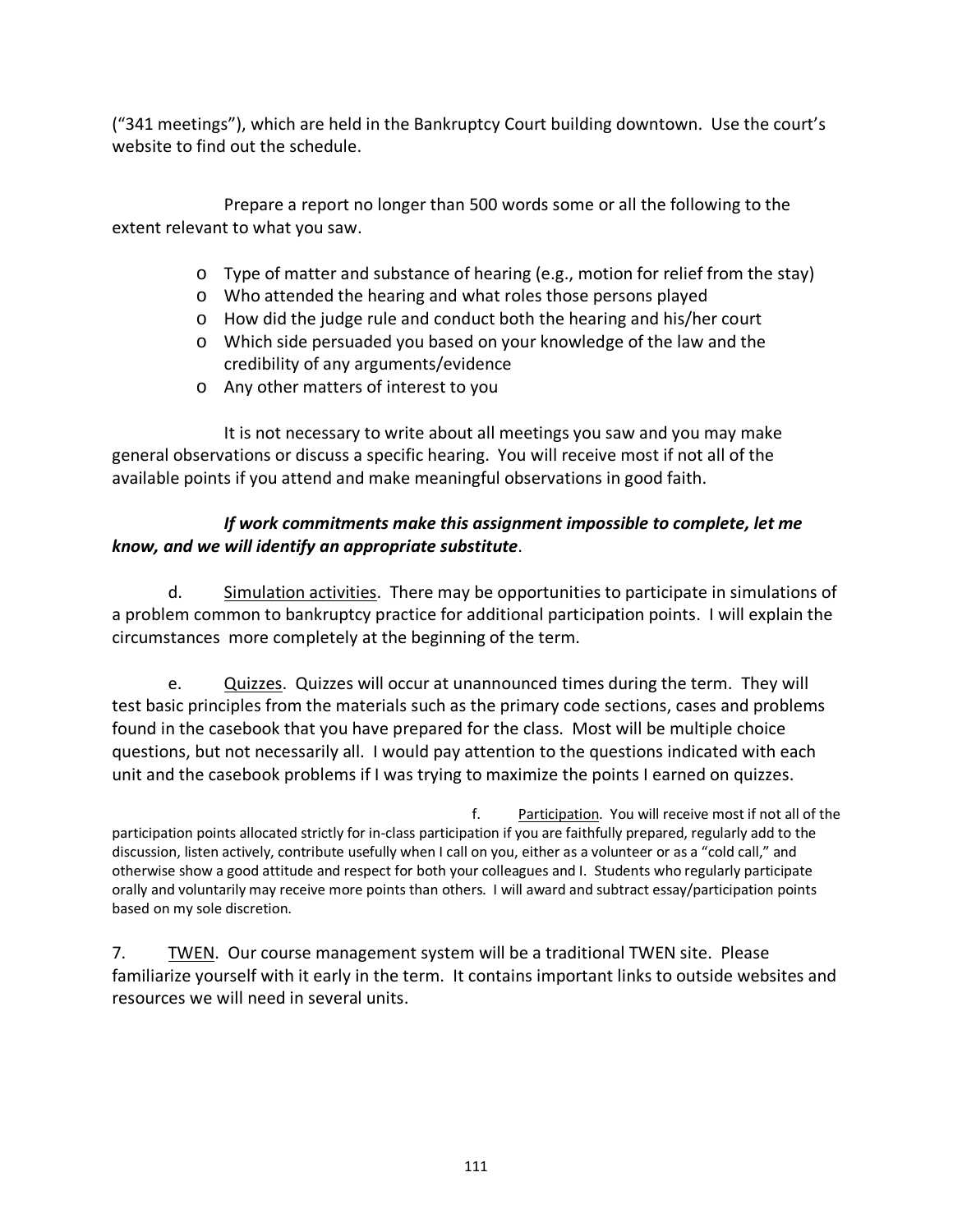#### 8. Electronic devices.

This is a partly laptop-free class!!

Please *do* bring your laptops to class. Laptops are advantageous for some activities and they detract significantly from others. I will indicate prior to class if it will be appropriate to use laptops that evening. The volume of our online material is such that using laptops often may be appropriate, but please print out course materials just in case.

9. Statement on the Socratic method. The primary teaching method for the course will be a "modified" Socratic method. I will ask you questions, and you will respond. Sometimes we will discuss material more informally. The Socratic method requires meticulous preparation and frequent class participation by each student.

The Socratic method is different from other forms of teaching/learning. Individual learning can be self-study and independent reading. Sometimes classes are solely one-on-one teacher-student interaction. A Socratic course is different, because the student teaches himself by studying; the professor teaches the student through their interaction; and each student teaches other because all observe interactions with the professor. **Again, full participation, careful class preparation and appropriate humility** are necessary to take advantage of the richness of this methodology.

I will take appropriate steps if some students take advantage of the system without giving back in return, including "cold calling," extra quizzes, and deduction of participation points.

> I RESERVE FULL RIGHTS TO TAKE STEPS TO MAXIMIZE THE POTENTIAL OF THE SOCRATIC METHOD IN THIS CLASS.

> > THIS SYLLABUS IS SUBJECT TO CHANGE AT MY SOLE DISCRETION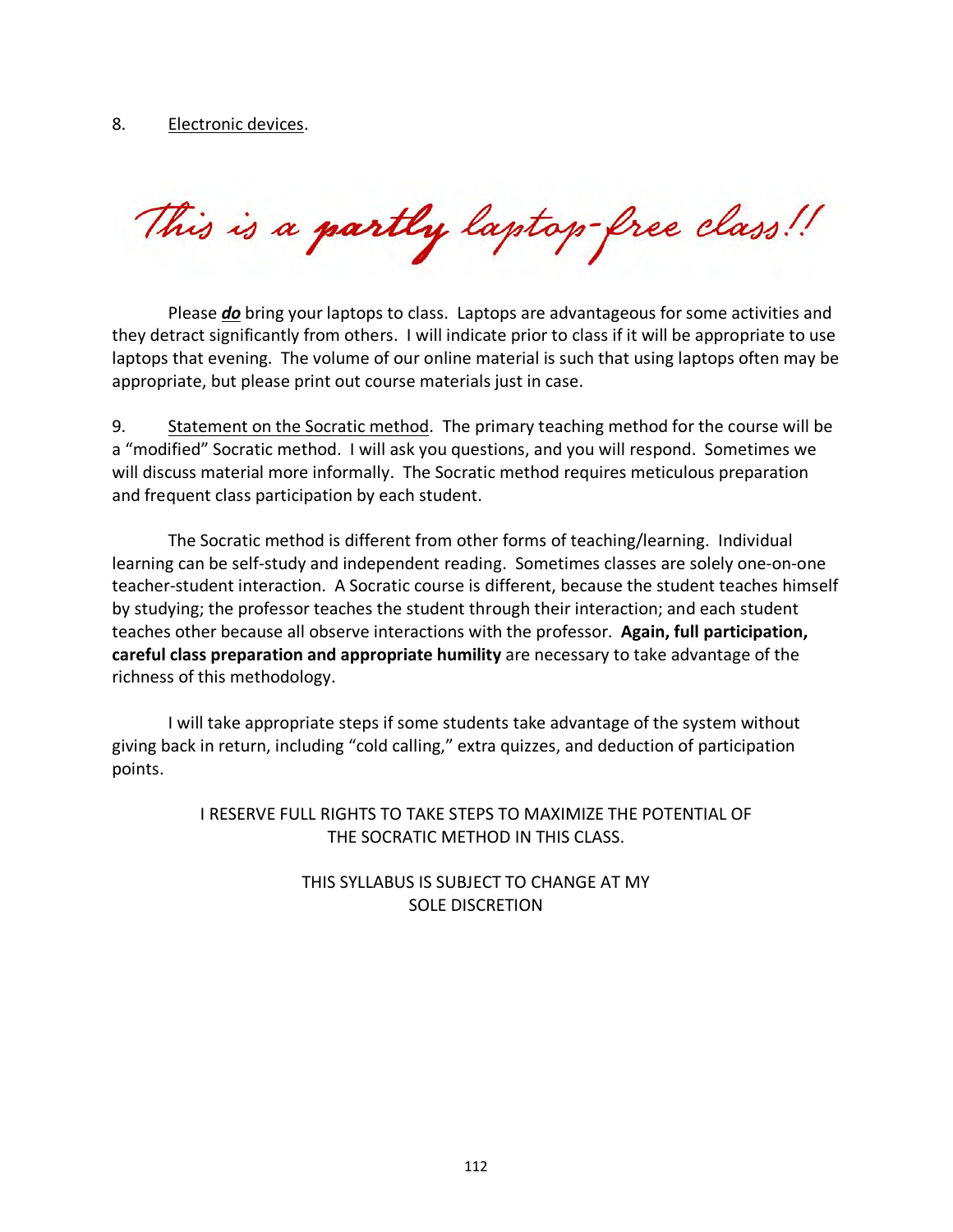#### TENTATIVE READING ASSIGNMENTS

This is an outline of anticipated readings. *Assume there will be changes*. That way, when (not "if") change occurs, you will all be prepared and marvel at the orderliness with which I have fulfilled your expectations!!

*Units are NOT the equivalent of one class*. They are simply bite-sized chunks of material based on a single topic. In numerous cases, the material in a unit is unlikely to require an entire class period to cover. If you are unclear how far ahead to read, I recommend staying one unit ahead.

### **Start watching for changes on August 25, 2014**

#### *Advice for class preparation*:

- All students should be prepared to discuss all class readings and problems at any time.
- If a Code section or Rule is boldfaced and italicized, you should have construed the section, determined its meaning and application, and be prepared to explain both in class.
- The organizing feature of many classes will be our "Major Problems," which will also inform our Chapter Seven petition assignment. After the first week of class, I will divide the class into two groups: the "red" group and the "blue" group. You will see those colors on the syllabus below. All members of the red group must be ready to explain the solution to the "Major Problem" for units shaded in red if called upon in class. All members of the blue group must be ready to explain the solution to the "Major Problem" for units shaded in blue if called upon in class. If the blocks for the unit are shaded both red and blue, the entire class should be prepared to explain the Major Problem if called upon in class.

The Major Problems are designed so that you will use many of the Code sections, cases, problems and other readings assigned to solve them. You should be sure to actively engage those readings prior to attacking a Major Problem.

- "Major Problems" are located on TWEN. "Problems" are in your casebook.
- Regardless of whether your group is assigned for the Major Problem that day, you will want to give each Major Problem attention as that may be the form through which much of our reading material is presented. There are suggested sources to assist with developing solutions to the problems that are not assigned as required class reading. You may want to have at least some familiarity with those additional sources.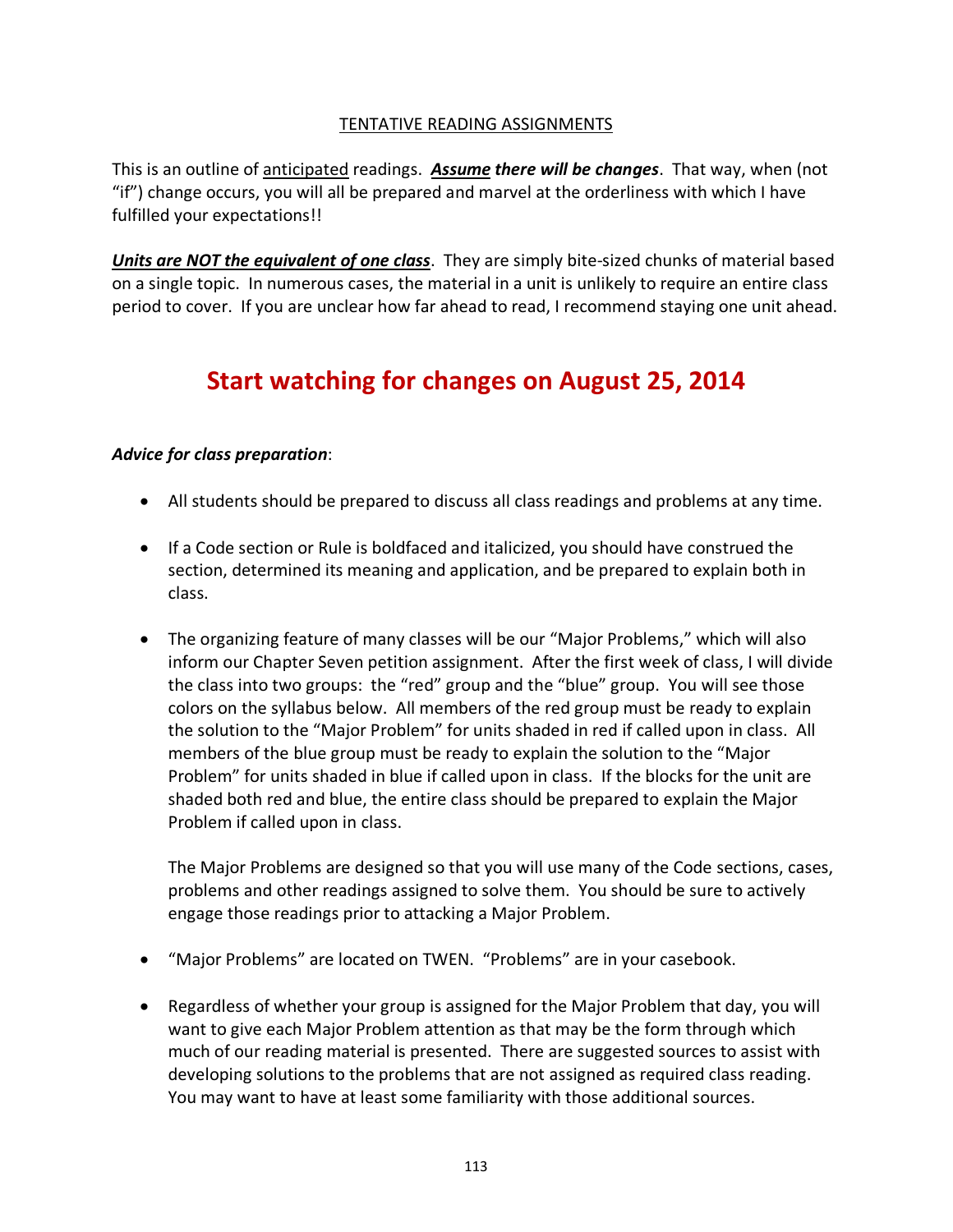| <b>UNIT</b> | <b>ASSIGNMENT</b>                                                                                                                                                                                                                                                                                                                                                                                                                                                                                                                                                                                                                                                                                                                                                                                                                                                                                                                                                                                                                                                                                                                                                                                                                                                                                             | <b>OTHER INFORMATION</b>                                                                                                                                                                                                                                                                                                                                                                                                                                                                                                                                                                                                                                                                                                                                                                                                                                                                                                       |
|-------------|---------------------------------------------------------------------------------------------------------------------------------------------------------------------------------------------------------------------------------------------------------------------------------------------------------------------------------------------------------------------------------------------------------------------------------------------------------------------------------------------------------------------------------------------------------------------------------------------------------------------------------------------------------------------------------------------------------------------------------------------------------------------------------------------------------------------------------------------------------------------------------------------------------------------------------------------------------------------------------------------------------------------------------------------------------------------------------------------------------------------------------------------------------------------------------------------------------------------------------------------------------------------------------------------------------------|--------------------------------------------------------------------------------------------------------------------------------------------------------------------------------------------------------------------------------------------------------------------------------------------------------------------------------------------------------------------------------------------------------------------------------------------------------------------------------------------------------------------------------------------------------------------------------------------------------------------------------------------------------------------------------------------------------------------------------------------------------------------------------------------------------------------------------------------------------------------------------------------------------------------------------|
|             | <b>INTRODUCTION TO BANKRUPTCY WORLD</b>                                                                                                                                                                                                                                                                                                                                                                                                                                                                                                                                                                                                                                                                                                                                                                                                                                                                                                                                                                                                                                                                                                                                                                                                                                                                       |                                                                                                                                                                                                                                                                                                                                                                                                                                                                                                                                                                                                                                                                                                                                                                                                                                                                                                                                |
| 1           | Welcome to Bankruptcy World<br>$\checkmark$ Casebook 1-11<br>└ Lendol Calder, The Meaning of Consumer<br>Credit in the United States, 20 Am. Bankr.<br>Inst. J. 52 (2002) (please download from<br>Westlaw)<br>Code §§ 101, 102 - definitions of words -<br>✓<br>"after notice and a hearing," "claim,"<br>"claim against the debtor," "consumer<br>debt," "creditor," "debt," "debtor,"<br>"entity," "individual with regular income,"<br>"insolvent," "judicial lien," "lien," "person,"<br>"petition," "security agreement," "security<br>interest," "statutory lien," "transfer"<br>✓ Code §§ 103, 104, 109(a), (b), (e), 301,<br>302, 303, 307, 341, 343, 362(a), 501(a-c),<br>$502(a)$ , (b)(1-5), 506(a), 507(a)(1)(A), (8)(A-<br>D), 521(a)(1), (b), 522(d), 523(a), 524(a),<br>(c) ("reaffirmation agreement"), 541(a),<br>542(a), 701, 704(a), 706, 707(b)(1), (2)A)(i)<br>(the rest of 707(b)(2) is the "means test"),<br>(7)(A)(i) ("safe harbor"), 722, 726, 727(a),<br>1302, 1306, 1321, 1322(a), (b), 1324,<br>1325(a), (b)(1), 1326, 1327, 1328<br>√ 28 U.S.C. §§ 152, 157, 158<br>V Rules 1001, 1002, 1007(b), 2002(a), (e),<br>(o), $2003(b)(1)$ , $3001(a-e)$ , $3007(a-b)$ , $4002$ ,<br>7001, 9011, 9014, 9029<br>√ www.azb.uscourts.gov<br>√ www.usdoj.gov/ust<br>www.bestcase.com<br>✓ | Questions: Please come to class prepared to<br>discuss the following:<br>$\checkmark$ The legal structure of the bankruptcy<br>process, based on both the Casebook<br>reading and your review of the Code<br>sections and rules noted.<br>The role of consumer credit in our history<br>✓<br>and recent changes.<br>The information available from the<br>✓<br><b>Bankruptcy Court and United States</b><br>Trustee's office - including the role of the<br>United States Trustee and interim trustees<br>in the bankruptcy process (see also §§ 307,<br>701, 1302).<br>It is very important to "touch" all Code sections<br>and rules assigned prior to each class. Take this<br>opportunity to familiarize yourself with the<br>structure, content and vocabulary of the Code as<br>it presents the substance and process of<br>bankruptcy law by paging through the code and<br>stopping at each section indicated to read. |
| 2           | The Debtor's Attorney<br>← Casebook 52-67 (Milavetz, Gallop &<br>Milavetz v. United States)<br>√ Casebook 213-17 (Bethea v. Robert J.<br>Adams & Assocs)<br>◯ Code §§ 101(12A), 521(a), (b), (d), (e), (h),<br>$526(a)$ , (b), (c)(1-2), 527, 528<br>← Rule $1007(a)(1)$ , (b), 4002<br>$\checkmark$ Problem 2-7                                                                                                                                                                                                                                                                                                                                                                                                                                                                                                                                                                                                                                                                                                                                                                                                                                                                                                                                                                                              | Questions: Please come to class prepared to<br>discuss the following:<br>$\checkmark$ What are "debt relief agencies" and what<br>does the Code require of them?<br>Just how burdensome are the professional<br>requirements and ethical obligations for<br>representing debtors in bankruptcy.                                                                                                                                                                                                                                                                                                                                                                                                                                                                                                                                                                                                                                |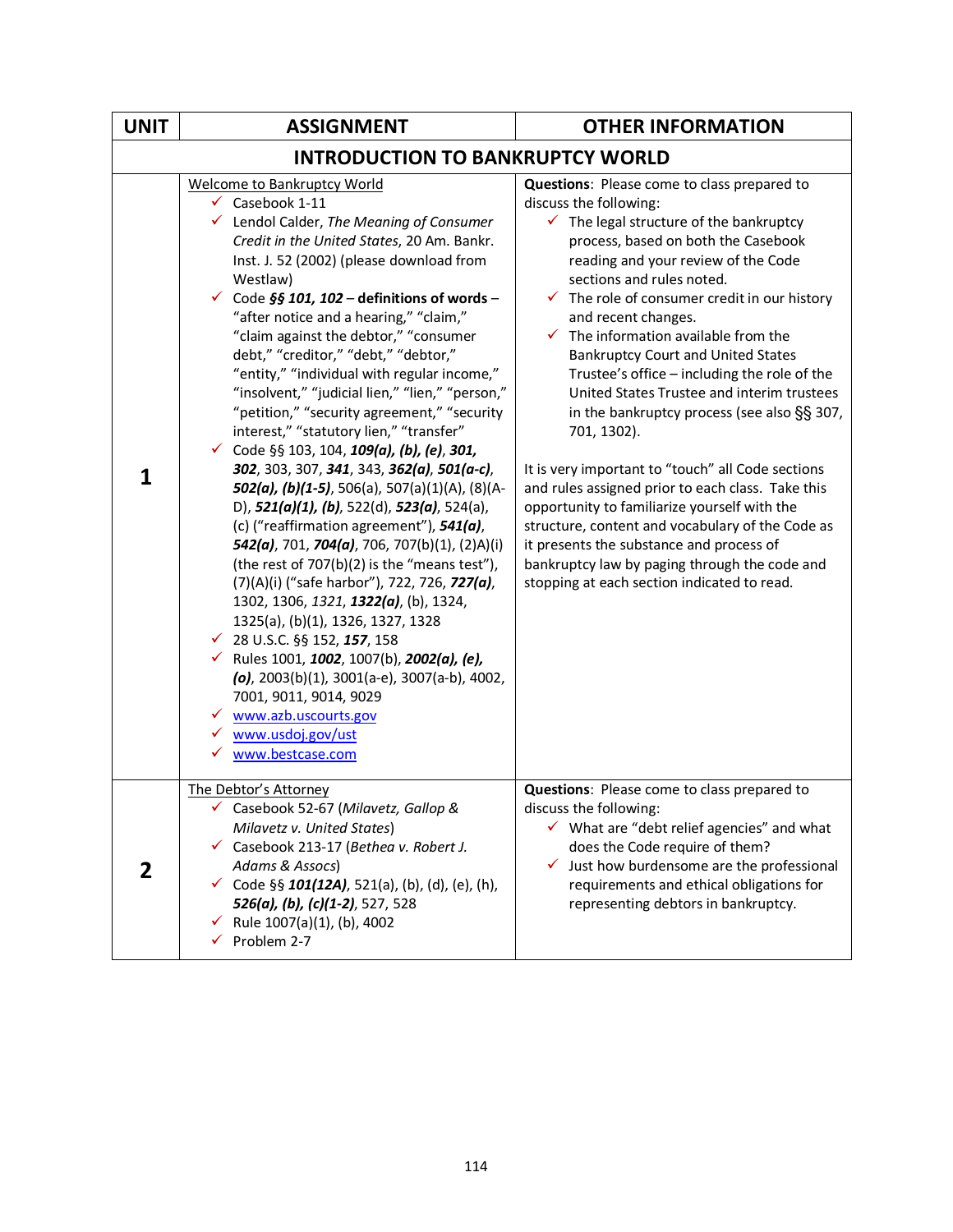|                         | PLANNING, PREPARING AND FILING THE CASE                                                                                                                                                                                                                                                                                                                                                                                 |                                                                                                                                                                                                                                                                                                                                                                                                                  |  |  |
|-------------------------|-------------------------------------------------------------------------------------------------------------------------------------------------------------------------------------------------------------------------------------------------------------------------------------------------------------------------------------------------------------------------------------------------------------------------|------------------------------------------------------------------------------------------------------------------------------------------------------------------------------------------------------------------------------------------------------------------------------------------------------------------------------------------------------------------------------------------------------------------|--|--|
| $\overline{\mathbf{3}}$ | Eligibility to Be a Debtor<br>$\checkmark$ Casebook 35-37, 79-82<br>√ Casebook 82-91 (Montgomery v. Ryan, In<br>re Sole)<br>✓ Code §§ 109(a), (b), (e), 109(g), (h), 111(c),<br>301, 302, 362(a), (c), 727(a)(11), 1328(g)<br>← Rule $1007(b)(7)$<br>√ Problems 2-1, 2-11, 2-12, 2-13, 2-14, 2-15                                                                                                                       | Questions: Please come to class prepared to<br>discuss the following:<br>$\checkmark$ What are the eligibility requirements to<br>"be a debtor" in a Chapter Seven<br>bankruptcy case?<br>$\checkmark$ Under what circumstances may a person<br>be a debtor if that person had been a<br>debtor in a recent case.                                                                                                |  |  |
| $\overline{a}$          | Abuse: Current Monthly Income, the Means Test<br>and Bad Faith Filings<br>$\checkmark$ MAJOR PROBLEM - on TWEN<br>$\checkmark$ Casebook 37-40<br>$\checkmark$ 47-51 (In re James)<br>$\checkmark$ Code §§ 101(10A), 707(b)(1), (2)(A)(i),<br>$(2)(A)(ii-iv), (2)(B), (3)$ 4(A), (B), (5)(A), (6),<br>(7)(A)<br>← Rule 5008, $9011$<br>$\checkmark$ Problems 2-3, 2-4, 2-5                                               | Questions: Please come to class prepared to<br>discuss the following:<br>$\checkmark$ What is "current monthly income," how do<br>you calculate it, and why does it matter?<br>✔ Assuming you know someone's CMI and<br>the amount of their debts, how do you<br>determine if the person passes the means<br>test. Make sure you understand the test in<br>§ 707(b)(2)(A)(i) and significance of §<br>707(b)(7). |  |  |
| 5                       | The Iron Curtain: The Automatic Stay<br>$\checkmark$ MAJOR PROBLEM - on TWEN<br>← Casebook 151-62 (In re Cordle, In re<br>Siciliano)<br>$\checkmark$ Casebook 165-68 (Lifting the Stay)<br>✓ Code §§ 361, <b>362(a)</b> , (b)(1), (2), (21), (c),<br>$(d)(1), (2), (f), (g), (h), (j), (k), 521(a)(2), (6),$<br>554<br>V Rule 4001(a), (d), $9014(a)$ , (b), (c), (d-e)<br>$\checkmark$ Problems 2-15, 4-4, 4-5(a), 4-6 | Questions: Please come to class prepared to<br>discuss the following:<br>$\checkmark$ What acts or omissions may cause you to<br>violate the automatic stay? What are the<br>consequences even of good faith errors?<br>$\checkmark$ How does one obtain relief from the stay?                                                                                                                                   |  |  |
| 6                       | The Iron Curtain: Property of the Estate<br>$\checkmark$ MAJOR PROBLEM - on TWEN<br>← Casebook 93-101 (In re Whiting Pools)<br>← Casebook 108-10 (Post Petition Earnings<br>and Limits to Property of the Estate)<br>$\checkmark$ Casebook 120 (Exclusions)<br>✓ Code §§ 541(a), (c), (d), 542(a), (c), 543(a),<br>$(b)$ , 704(a)<br>√ Problems 3-1, 3-3, 3-4, 3-5, 3-10                                                | Questions: Please come to class prepared to<br>discuss the following:<br>$\checkmark$ Is a debtor's income tax refund property of<br>the estate? Would that influence how you<br>should advise a client who is being over-<br>withheld?                                                                                                                                                                          |  |  |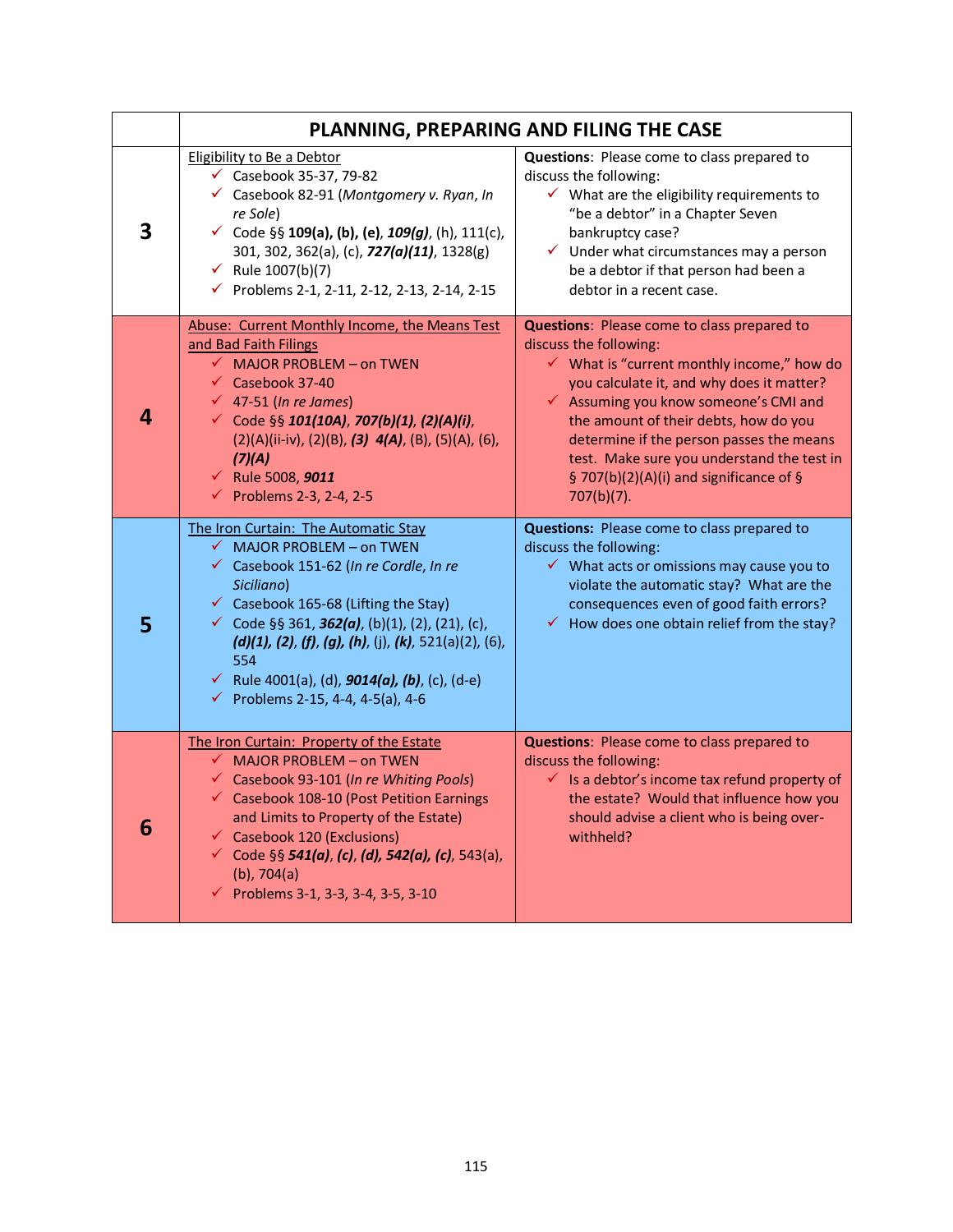| 7  | <b>Exemptions I - The Basics</b><br>$\checkmark$ MAJOR PROBLEM - on TWEN<br>$\checkmark$ Casebook 129-32 (Exemptions)<br>← Casebook 142-46 (Taylor v. Freeland &<br>Kronz)<br><del>✓</del> Code §§ 105, 522(a), (b)(1-3), (d), (l), (m),<br>(o), (p), 544<br>$\checkmark$ Rule 4003<br>√ Ariz. Rev. Stat. §§ 33-964, 33-1101, 33-<br>1103, 33-1121 to 33-1133 (I would copy<br>and paste these into a Word document to<br>use in class)<br>$\checkmark$ Problems 3-12, 3-13, 4-5(b)                                                                                                                                                                            | Questions: Please come to class prepared to<br>discuss the following:<br>Items of property that are exempt from<br>✓<br>property of the estate under the Code<br>and Arizona law and which applies in<br>Arizona.<br>$\checkmark$ Determining what items of property to<br>exempt to maximize the value of<br>property the debtor may retain after the<br>bankruptcy.<br>$\checkmark$ The process of claiming and objecting to<br>exemptions.                                           |
|----|----------------------------------------------------------------------------------------------------------------------------------------------------------------------------------------------------------------------------------------------------------------------------------------------------------------------------------------------------------------------------------------------------------------------------------------------------------------------------------------------------------------------------------------------------------------------------------------------------------------------------------------------------------------|-----------------------------------------------------------------------------------------------------------------------------------------------------------------------------------------------------------------------------------------------------------------------------------------------------------------------------------------------------------------------------------------------------------------------------------------------------------------------------------------|
| 8  | <b>Exemptions II - Lien Avoidance</b><br>$\checkmark$ MAJOR PROBLEM - on TWEN<br>← Casebook 131-42 (In re Short)<br>$\checkmark$ Code §§ 522(f) (not (f)(3))<br>$\checkmark$ Ariz. Rev. Stat §§ 33-1132<br>$\checkmark$ Problem 3-14                                                                                                                                                                                                                                                                                                                                                                                                                           | Questions: Please come to class prepared to<br>discuss the following:<br>The conditions that permit avoiding a<br>✓<br>lien.<br>Whether a lien may be avoided if the<br>✓<br>loan they secure has been refinanced.                                                                                                                                                                                                                                                                      |
| 9  | Exemptions III - Tension Between Exemptions and<br><b>Other Federal Policies</b><br>$\checkmark$ MAJOR PROBLEM - on TWEN<br><b>Inherited Individual Retirement Accounts:</b><br>◯ Clark v. Rameker, 134 S.Ct. 2242 (2014)<br>$\checkmark$ Statutory provisions relevant to inherited<br>IRAs: § 522(d)(12), 26 U.S.C. §<br>408(d)(3)(C); Ariz. Rev. Stat. § 33-1126(13)<br><b>Earned Income Tax Credit:</b><br>√ In re Builder, 364 B.R. 10 (D. Ariz. 2007)<br>√ Flanery v. Mathison, 289 B.R. 624 (W.D. Ky.<br>2003)<br>✔ Statutory provisions relevant to Earned<br>Income Tax Credit: § 522(d)(10), 26 U.S.C.<br>§§ 32, 32A, 6401, Ariz. Rev. Stat § 46-208 | Question: Please come to class prepared to<br>discuss the following:<br>$\checkmark$ NOTE that there is a problem for<br><b>EVERYONE for this unit.</b><br>It is possible the material in this Unit will not<br>require an entire class period to cover.                                                                                                                                                                                                                                |
|    |                                                                                                                                                                                                                                                                                                                                                                                                                                                                                                                                                                                                                                                                | <b>TRUSTEES, CREDITORS AND CLAIMS</b>                                                                                                                                                                                                                                                                                                                                                                                                                                                   |
| 10 | <b>Trustees, Creditors and Claims</b><br>← Casebook 169-78 (In re Miller)<br><del>✓</del> Code §§ 323, 326(a), <b>501</b> , <b>502(a), (b)(1-5),</b><br>$(9)$ , 509, 701, 704<br>← Rules 3001, 3002, 3004, 3007(a), (b), 9014<br>$\checkmark$ Thomas E. Springer, Administering,<br>Monitoring, and Facilitating the Consumer<br>Bankruptcy Process from the Perspective of<br>the Chapter 7 Trustee, Aspatore, Jul. 2012,<br>2012 WL 2166795                                                                                                                                                                                                                  | Questions: Please come to class prepared to<br>discuss the following:<br>$\checkmark$ How does a creditor "get on the list" to be<br>paid in a bankruptcy case?<br>$\checkmark$ If any interested party in a case disagrees<br>with the amount a creditor should be paid,<br>what should that party do?<br>$\checkmark$ How do trustees get paid? What<br>incentives does that create?<br>It is possible the material in this Unit will not<br>require an entire class period to cover. |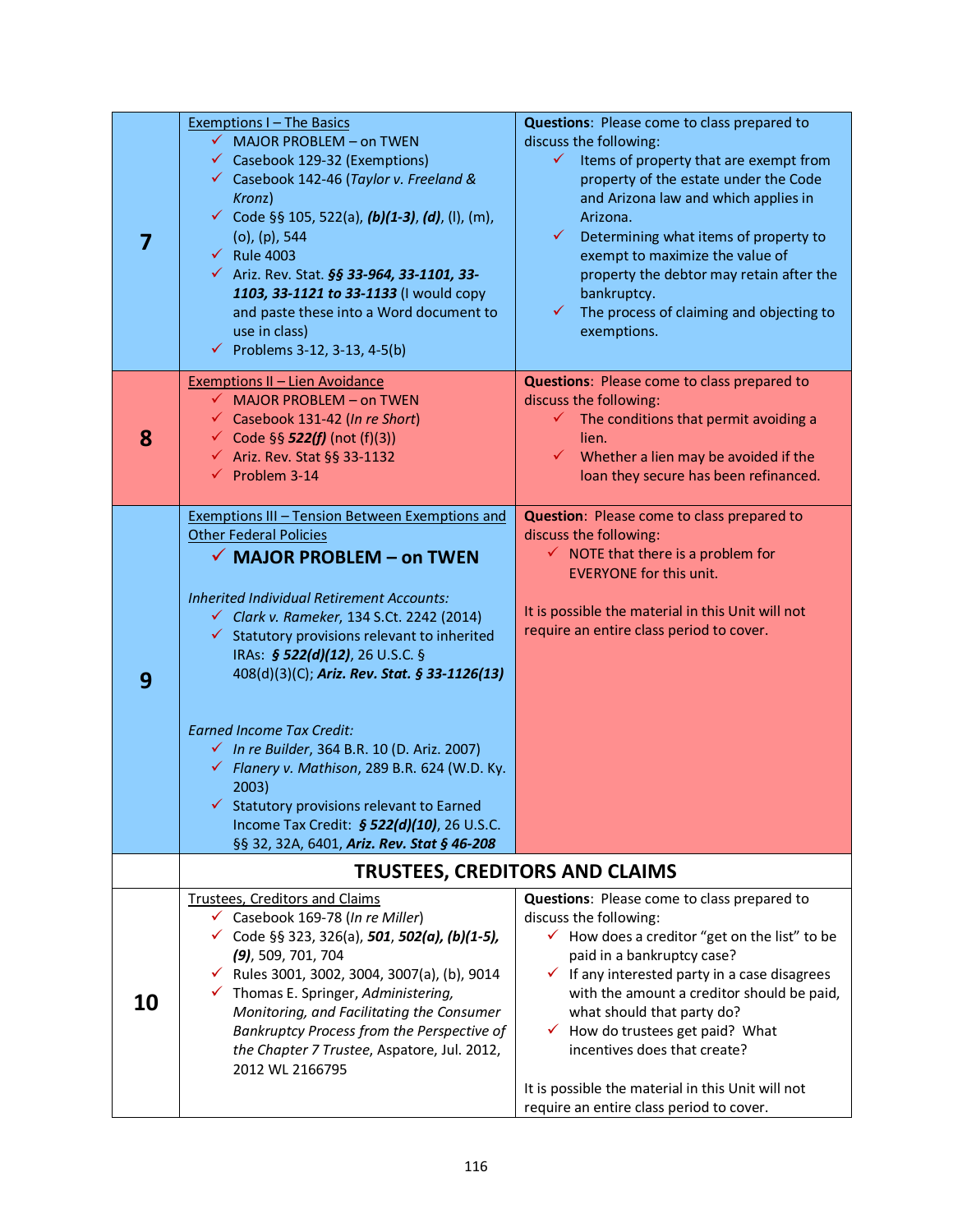| 11 | Intentions and the Three "R"s of Keeping<br>Collateral - Reaffirmation, Redemption, and Ride<br><b>Through</b><br>$\checkmark$ MAJOR PROBLEM - on TWEN<br>← Casebook 240-53 (Reaffirmation – In re<br>Jamo)<br>√ In re Alvarez, 2012 WL 441257 (Bankr. N.D.<br>Ill 2012) (Intentions and Redemption)<br>√ In re Jones, 591 F.3d 308 (4th Cir. 2010)<br>(Ride-Through)<br>✓ Code §§ 362(h), 506, 521(a)(2), (6), 524(c),<br>$(k-m)$ , 554, 722<br>$\checkmark$ Rule 4002, 4008, 6008<br>√ Ariz. Rev. Stat. §§ 12-1281, 47-9623<br>√ Problems 6-14, 6-15, 6-16, 6-17<br>← Dennise L. McCann & Jane E. Penley, A<br>Beginners' Guide to Secured Debt in<br>Chapter 7 Bankruptcy Cases: Surrender,<br>Redemption and Reaffirmation, 26 D.C. Bar<br>Ass'n Brief 26, Jan. 2014 | Questions: Please come to class prepared to<br>demonstrate using the Code and Rules how to do<br>the following:<br>$\checkmark$ NOTE that there is a problem for<br><b>EVERYONE for this unit.</b><br>$\checkmark$ The attorney's role in the reaffirmation<br>process and why many debtors' attorneys<br>refuse to sign the accompanying affidavits.<br>$\checkmark$ The process of complying with the debtor's<br>duty to file the Statement of Intention and<br>perform afterwards (Code and Rules)<br>$\checkmark$ How to negotiate and make a reaffirmation<br>agreement legally binding on both parties.<br>$\checkmark$ What a "ride-through" is and how the<br>Code has apparently eliminated legal<br>protections for this option to retain<br>collateral.             |
|----|--------------------------------------------------------------------------------------------------------------------------------------------------------------------------------------------------------------------------------------------------------------------------------------------------------------------------------------------------------------------------------------------------------------------------------------------------------------------------------------------------------------------------------------------------------------------------------------------------------------------------------------------------------------------------------------------------------------------------------------------------------------------------|---------------------------------------------------------------------------------------------------------------------------------------------------------------------------------------------------------------------------------------------------------------------------------------------------------------------------------------------------------------------------------------------------------------------------------------------------------------------------------------------------------------------------------------------------------------------------------------------------------------------------------------------------------------------------------------------------------------------------------------------------------------------------------|
| 12 | The Problem of Vehicles: Valuation<br>$\checkmark$ MAJOR PROBLEM – on TWEN<br>$\checkmark$ Associates v. Rash, 520 U.S. 953 (1997)<br>$\checkmark$ Code § 506<br>√ Kelley: www.kbb.com<br>√ NADA: www.nadaguides.com<br>└ Edmunds: www.edmunds.com                                                                                                                                                                                                                                                                                                                                                                                                                                                                                                                       | Questions: Please come to class prepared to<br>explain the following about your assigned case:<br>$\checkmark$ NOTE that there is a problem for<br><b>EVERYONE for this unit.</b>                                                                                                                                                                                                                                                                                                                                                                                                                                                                                                                                                                                               |
| 13 | The Problem of Vehicles: The Three "R"s and<br><b>Market Realities</b><br>$\checkmark$ MAJOR PROBLEM - on TWEN<br>← Code §§, 506, 722<br>← Rules 3012, 6008<br>$\checkmark$ 722Redemption.com<br>$\checkmark$ Loan calculator                                                                                                                                                                                                                                                                                                                                                                                                                                                                                                                                            | Questions: Please come to class prepared to<br>discuss the following:<br>$\checkmark$ NOTE that there is a MAJOR PROBLEM for<br><b>EVERYONE for this unit.</b><br>$\checkmark$ How collateral valuation has changed since<br>BAPCPA.<br>$\checkmark$ The policy goals of the pre- and post-<br><b>BAPCPA valuation standards and their</b><br>merits.<br>$\checkmark$ The impact of these changes on the<br>debtor's redemption right.<br>$\checkmark$ How you might expect attorneys for<br>debtors and holders of claims secured by<br>personal property to advise their clients to<br>achieve their own financial goals in light of<br>the law and other market incentives.<br>It is possible the material in this Unit will not<br>require an entire class period to cover. |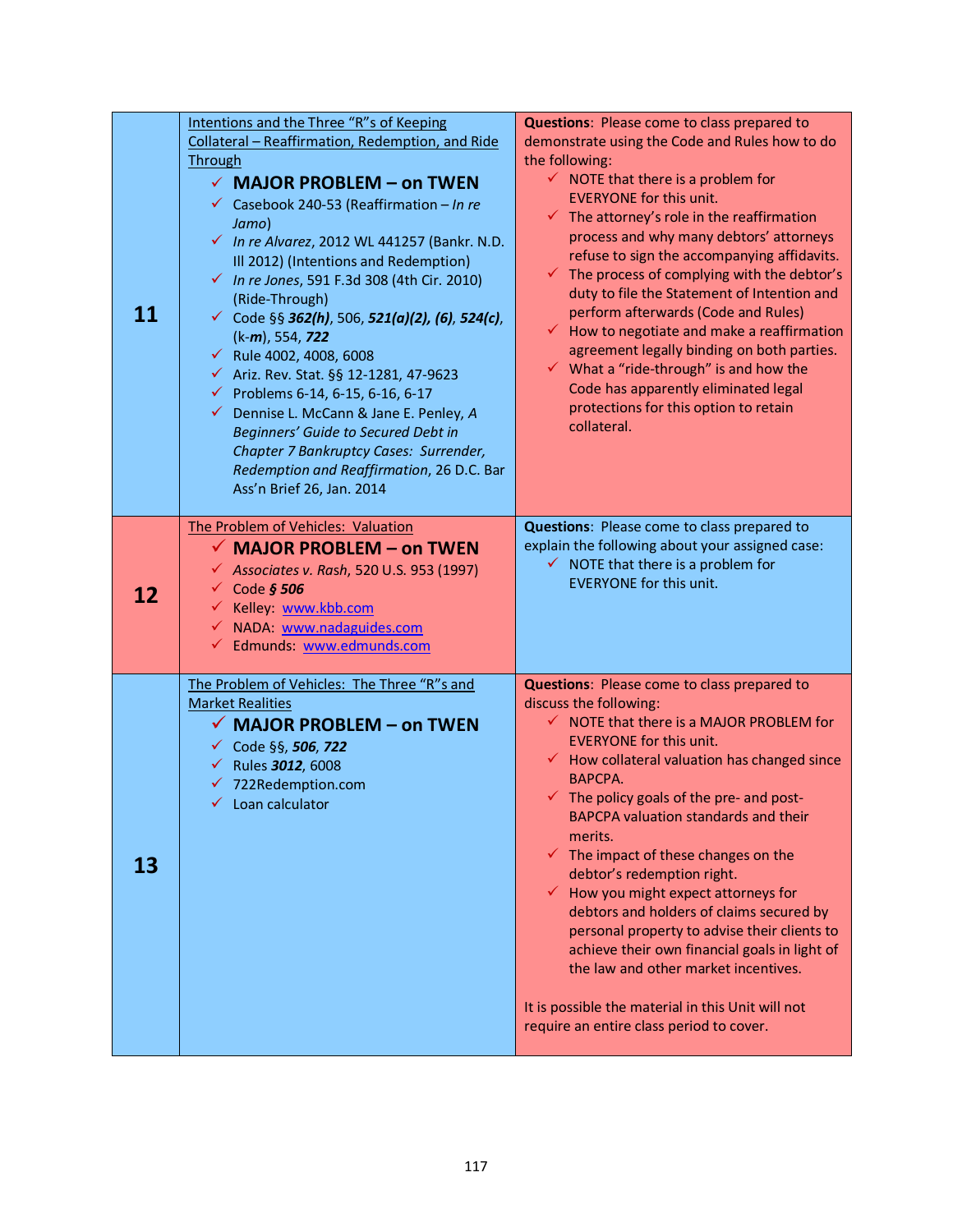| 14 | The "Allowed Secured Claim" and Lien Stripping<br>← Casebook 255-65 (Dewsnup v. Timm)<br>$\checkmark$ Code § 506                                                                                                                                                                                                                                                                                                                                                                            | Note: I may delay this Unit. Two consolidated<br>cases, Bank of America v. Caulkett and Bank of<br>America v. Toledo-Cardona are before the<br>Supreme Court this term. These cases raise a vital<br>issue in Chapter Seven: May debtors strip wholly<br>unsecured mortgages? I would like us to review<br>the briefs as a significant part of this Unit, but<br>they are not due until mid-February.<br>Questions: Please come to class prepared to<br>discuss the following:<br>$\checkmark$ What it means to "strip" a lien and the<br>difference between "stripping down" and<br>"stripping off" a lien.<br>$\checkmark$ Who should win in Caulkett and Toledo-<br>Cardona and why? |
|----|---------------------------------------------------------------------------------------------------------------------------------------------------------------------------------------------------------------------------------------------------------------------------------------------------------------------------------------------------------------------------------------------------------------------------------------------------------------------------------------------|-----------------------------------------------------------------------------------------------------------------------------------------------------------------------------------------------------------------------------------------------------------------------------------------------------------------------------------------------------------------------------------------------------------------------------------------------------------------------------------------------------------------------------------------------------------------------------------------------------------------------------------------------------------------------------------------|
| 15 | Collecting Property to Pay Claims: The Trustee's<br><b>Avoidance Powers</b><br>$\checkmark$ MAJOR PROBLEM - on TWEN<br>← Casebook 265-67 (Strong-Arm Clause)<br>← Casebook 271-78, 293-94 (Preferences)<br>$\checkmark$ Casebook 312-14 (Trustee as Successor,<br><b>Post Petition Transfers)</b><br><del>✓</del> Code §§ 101(32), 544, 545, 546(b), 547(a),<br>$(b)(1-4)$ , 548(a), 549, 550(a-b)<br>$\checkmark$ Rule 2002(e)<br>√ Problems: 7-5, 7-6, 7-9, 7-14, 7-22, 7-34,<br>$7 - 36$ | Questions: Please come to class prepared to<br>discuss the following:<br>$\checkmark$ What it means to "avoid a transfer."<br>$\checkmark$ What transfers the trustee may avoid.<br>$\checkmark$ What § 544 permits trustees to do.<br>√ What "preferences" and "fraudulent<br>transfers" are and how they are different.<br>It is possible the material in this Unit will not<br>require an entire class period to cover.                                                                                                                                                                                                                                                              |
| 16 | <b>Paying Creditors</b><br>← Casebook 181-84, 190-91, 198-99 (Priority<br>Claims, Future Claims)<br>◯ Code §§ 101(14)(A), 326, 361, 503, 507,<br>523, 726<br>$\checkmark$ Problems 5-9(1), (2), (4), (6), 5-10                                                                                                                                                                                                                                                                              | Question: Please come to class prepared to<br>discuss the following:<br>$\checkmark$ In what order a trustee should pay claims.<br>← Compare § 507 to § 523. What similarities<br>and differences do you see?<br>$\checkmark$ How do trustees get paid for their work?<br>What incentives do you see in the<br>compensation structure?<br>It is possible the material in this Unit will not<br>require an entire class period to cover.                                                                                                                                                                                                                                                 |
|    |                                                                                                                                                                                                                                                                                                                                                                                                                                                                                             | <b>CHAPTER SEVEN DISCHARGE</b>                                                                                                                                                                                                                                                                                                                                                                                                                                                                                                                                                                                                                                                          |
| 17 | <b>Exceptions to Discharge</b><br>$\checkmark$ MAJOR PROBLEM - on TWEN<br>← Casebook 228-40 (Barratt v. Educational<br>Credit Management Corp.)<br><del>✓</del> Code § 523(a)(1), (2), (5), (8), (9), (14),<br>$(15)$ , $(18)$ , $(c)$<br>$\checkmark$ Rule 4007<br>$\checkmark$ Problems 6-6, 6-7, 6-8, 6-9, 6-12                                                                                                                                                                          | Question: Please come to class prepared to<br>discuss the following:<br>$\checkmark$ NOTE that there is a problem for<br><b>EVERYONE for this unit.</b><br>$\checkmark$ What are the non-dischargeable debts that<br>are most relevant to "the average"<br>consumer debtor?<br>$\checkmark$ When are student loans dischargeable and<br>what must be done procedurally to get a<br>student loan discharged?                                                                                                                                                                                                                                                                             |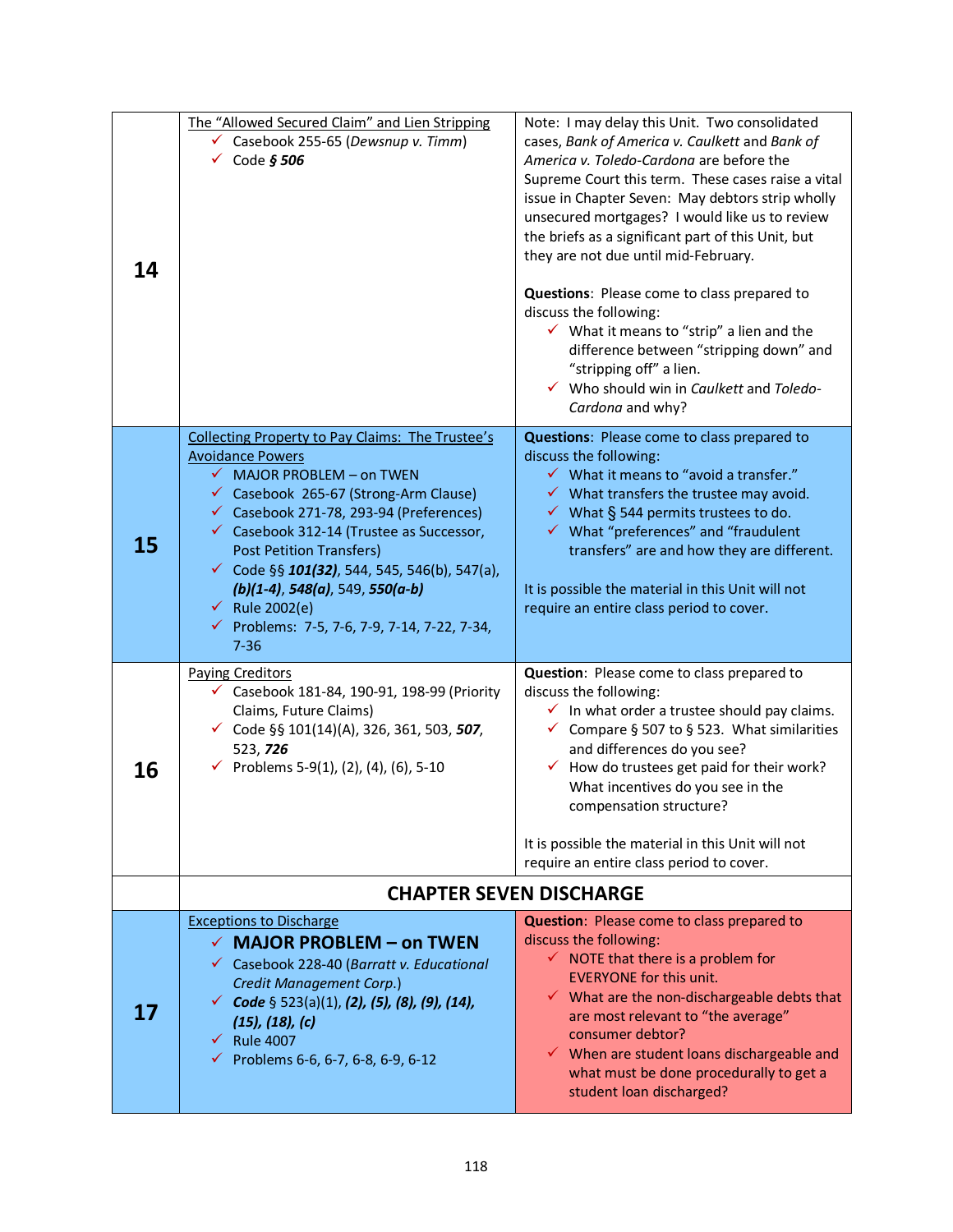| 18 | Global Denial of Discharge<br>← Casebook 201-13 (Norwest Bank v. Tveten)<br>$\checkmark$ Code § 727<br>$\checkmark$ Problems 6-1, 6-2, 6-3, 6-4                                                                                                                                                                                                                                                                                                           | Questions: Please come to class prepared to<br>discuss the following:<br>√ What did Tveten and his lawyer do wrong?<br>Seriously - how were they supposed to<br>know that what he was doing was wrong?<br>It is possible the material in this Unit will not<br>require an entire class period to cover.                                                                                                                                                                                                                                                                             |
|----|-----------------------------------------------------------------------------------------------------------------------------------------------------------------------------------------------------------------------------------------------------------------------------------------------------------------------------------------------------------------------------------------------------------------------------------------------------------|-------------------------------------------------------------------------------------------------------------------------------------------------------------------------------------------------------------------------------------------------------------------------------------------------------------------------------------------------------------------------------------------------------------------------------------------------------------------------------------------------------------------------------------------------------------------------------------|
|    |                                                                                                                                                                                                                                                                                                                                                                                                                                                           | <b>CHAPTER THIRTEEN</b>                                                                                                                                                                                                                                                                                                                                                                                                                                                                                                                                                             |
| 19 | Introduction to Chapter 13 and Eligibility of<br>Debtors<br>$\checkmark$ Casebook 327-36 (Hamilton v. Lanning)<br>$\checkmark$ Casebook 317-23 (Eligibility)<br><del>✓</del> Code §§ 101(30), 109(e), 1301, 1302(a-b),<br>1306, 1307, 1321, 1322(a), (b), 1324,<br>$1325(a)(1-3)$ , (4), (5), (6), (7-9), (b),<br>1326(a), (b), 1327.<br>√ Problems 2-5, 8-4, 8-5, 8-6, 8-8<br>└ Bret Nason, Filing Your First Chapter 13<br>Case, Aspatore, 2013 WL 9262 | Questions: Please come to class prepared to<br>discuss the following:<br>$\checkmark$ What would be the practical result – both<br>for this particular Debtor and in Chapter 13<br>practice generally - if the Court had come<br>to the opposite conclusion in Hamilton v.<br>Lanning?                                                                                                                                                                                                                                                                                              |
| 20 | The Means Test Redux: Disposable Income and<br>the Applicable Commitment Period (or, How Long<br>the Blasted Thing Has to Last!)<br>√ Casebook 37-47 (Ransom v. FIA Card<br>Services, N.A.)<br>$\checkmark$ Casebook 337-43 (In re Cleary)<br>◯ Code §§ 1322(d), (f), 1325(b)<br>$\checkmark$ Problem 8-8, 8-17                                                                                                                                           | Questions: Please come to class prepared to<br>discuss the following:<br>$\checkmark$ How are the means test and § 1325(b) the<br>same or different?<br>$\checkmark$ How long does a plan last and how much<br>does the debtor have to pay under the<br>"disposable income test?"<br>$\checkmark$ What is the "applicable commitment"<br>period"                                                                                                                                                                                                                                    |
| 21 | What a Plan Must Do and What It May Do: Plan<br>Classifications<br>$\checkmark$ Casebook 322-27<br>✓ Code §§ 1322(a), (b), (e), (f), 1325(a)(1-4),<br>$(6)$ , $(7-8)$ , $(9)$<br>√ Problems 8-7, 8-8, 8-9, 8-10, 8-11, 8-12, 8-<br>13                                                                                                                                                                                                                     | Questions: Please come to class prepared to<br>discuss the following:<br>$\checkmark$ What are plan classifications and how can<br>they be used to fulfill your clients'<br>interests, such as keeping property,<br>especially collateral; paying priority and<br>non-dischargeable debts; protecting co-<br>debtors, and others?<br>$\checkmark$ What are the "tests for confirmation?"<br>How do they influence plan drafting?<br>$\checkmark$ If you aren't assigned the Major Problem -<br>you need to know all of the "problems" for<br>the class! It just works a lot better. |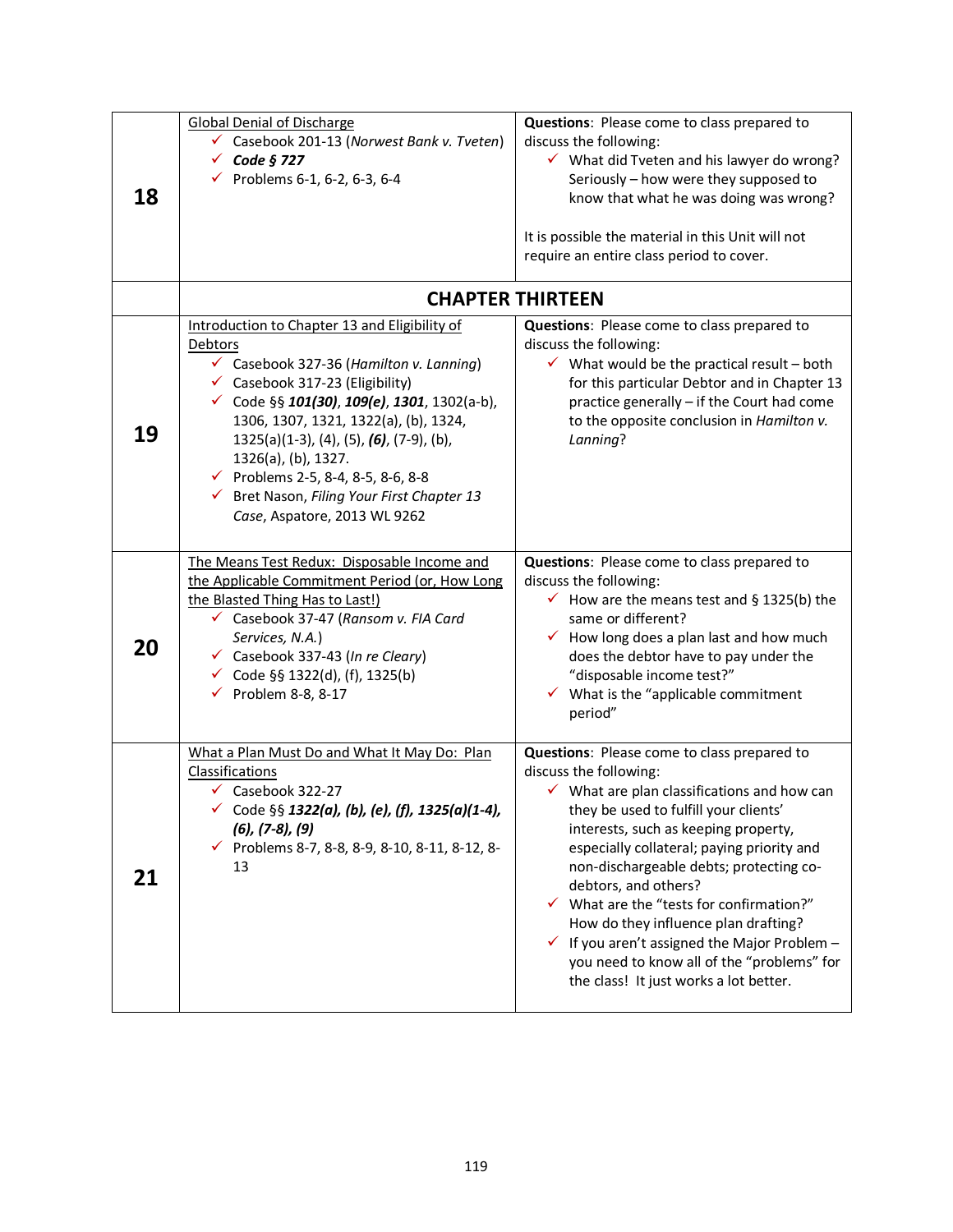| 22 | Cramdown: The Chapter 13 Solution to Security<br><b>Interests in Personal Property</b><br>$\checkmark$ MAIOR PROBLEM ON TWEN<br>← Casebook 343-56 (In re Penrod (dissent<br>from denial of rehearing en banc),<br>Tidewater Finance v. Kenney)<br>√ In re Penrod, 611 F.3d 1158 (9th Cir. 2010)<br>✓ Code §§ 506, 1322(a), (b), (e), 1325(a)(4-<br>5). Make sure to internalize the <i>paragraph</i><br>after § 1325(a)(9), which is not part of that<br>subsection at all and actually refers to<br>(a)(5)!<br>$\checkmark$ Problems 8-20, 8-21 | Questions: Please come to class prepared to<br>discuss the following:<br>$\checkmark$ How to do a cramdown and fit it into a<br>confirmable plan that meets client goals<br>and expectations.<br>$\checkmark$ How would the Supreme Court decide<br>Penrod? |
|----|--------------------------------------------------------------------------------------------------------------------------------------------------------------------------------------------------------------------------------------------------------------------------------------------------------------------------------------------------------------------------------------------------------------------------------------------------------------------------------------------------------------------------------------------------|-------------------------------------------------------------------------------------------------------------------------------------------------------------------------------------------------------------------------------------------------------------|
| 23 | Lien-Stripping and Curing Arrearages: Chapter 13<br><b>Solutions and Complications for Real Property</b><br><b>Mortgages</b><br>$\checkmark$ MAJOR PROBLEM ON TWEN<br>← Casebook 357-68 (Nobelman v. American<br>Savings Bank, In re Guilbert)<br>✓ Code §§ 506(a), 1322(b)(2), (e)<br>$\checkmark$ Problems 8-23, 8-26                                                                                                                                                                                                                          | Questions: Please come to class prepared to<br>discuss the following:<br>$\checkmark$ How to use Chapter 13 to help clients keep<br>their homes.<br>$\checkmark$ How lien stripping is different in Chapter 7<br>and $13.$                                  |
| 24 | <b>Plan Preparation</b><br>$\checkmark$ PROBLEM – on TWEN                                                                                                                                                                                                                                                                                                                                                                                                                                                                                        | Questions: Please come to class prepared to<br>discuss the following:<br>$\checkmark$ NOTE that there is a problem for<br><b>EVERYONE for this unit.</b>                                                                                                    |